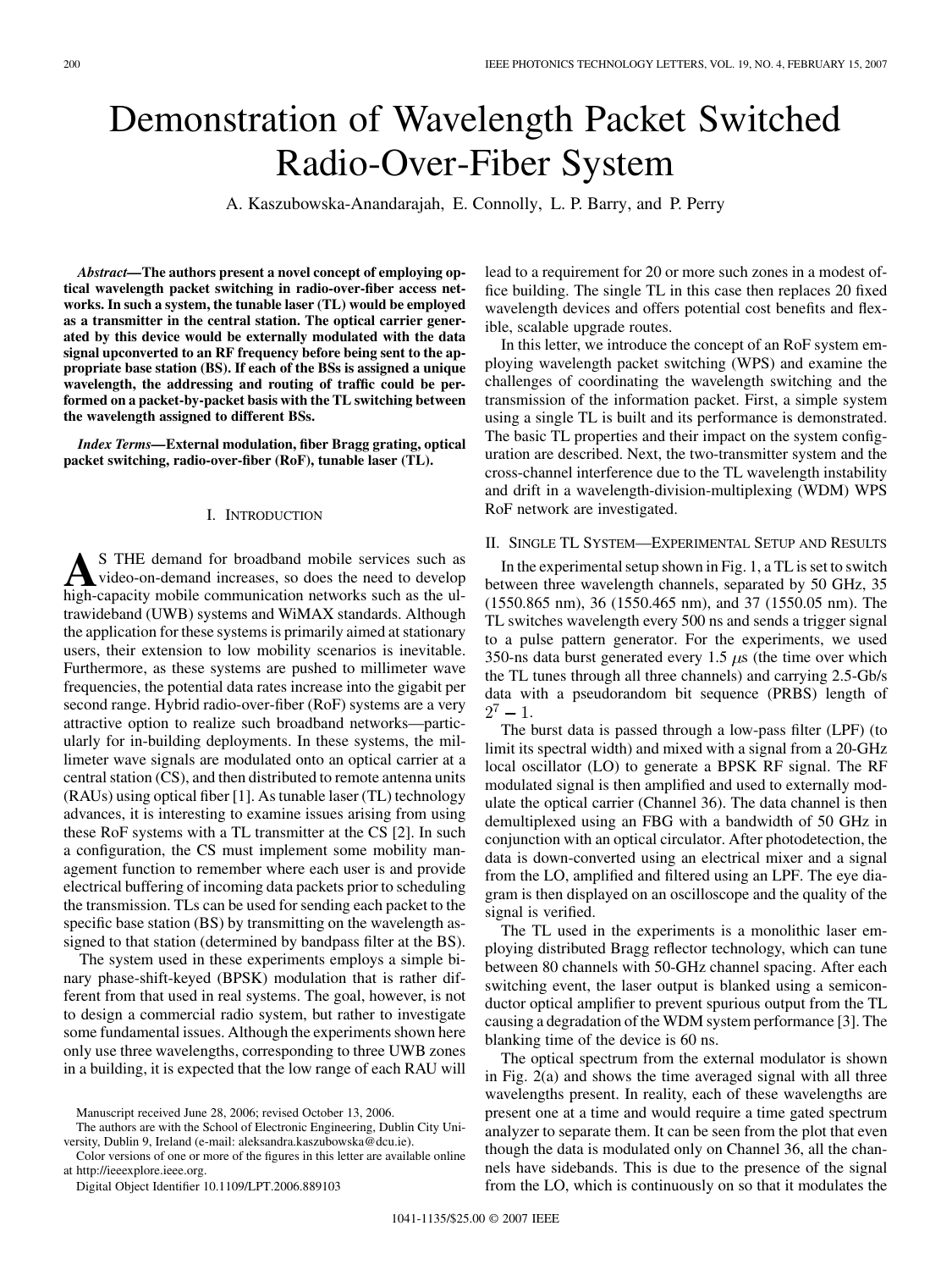<span id="page-1-0"></span>

Fig. 1. Single transmitter RoF WPS system—experimental setup.



Fig. 2. Optical spectrum of the modulated TL switching (a) all three channels, (b) Channel 36 filtered.

Channel 35 and 37 carriers with a 20-GHz sinusoid. The optical spectrum of the demultiplexed Channel 36 is shown in Fig. 2(b).

In order to verify the performance of a WPS RoF system, we measured the  $Q$ -factor of the data signal as a function of the time that passed from the wavelength switch. The measurements were taken for the case when the laser was transmitting continuously on Channel 36 and when the laser was switching between the three channels. The results obtained are plotted in Fig. 3(a). From the figure, it can be seen that while the TL is not switching the  $Q$ -factor of the received data is around six. On the other hand, when the transmitter is switching between wavelengths, the  $Q$ -factor measured shortly after the end of the blanking time is very low and increases to its maximum value after 140 ns after the blanking of the laser is turned OFF. This variation in the quality of the received signal with time when the TL is switching is a result of the laser wavelength drift, which occurs as the device settles down at its destination wavelength after emerging from blanking. This drift has a dual effect on the received signal. First, as the wavelength drifts, the sidebands experience different levels of attenuation while passing through the OBPF, which results in a variation in power of the detected signal and a degradation of the signal-to-noise ratio in the demodulated data signal. Second, as the filter has a nonlinear phase profile at the edge of the passband, the wavelength drift also introduces a phase difference between the two sidebands, which results in intersymbol interference in the BPSK demodulator.

The laser frequency drift versus time (from the moment the blanking is turned OFF) was measured using a self-hetero-



Fig. 3. (a) Q-factor versus delay of the packet start time; (b) frequency drift of the TL versus time; (c) received data packets.

dyning method [\[4\]](#page-2-0) and the results are shown in Fig. 3(b). It can be seen from the plot that when the TL emerges from the blanking time, its wavelength varies by around 10 GHz from the target value and this difference is reduced to 2 GHz after around 160 ns. Therefore, in order to avoid the degradation of information transmitted, the RF data packet should not be modulated onto the TL until its wavelength stabilises. In our case, this required delaying the packet by 140 ns to avoid the large transient after the end of the blanking period. Fig. 3(c) presents the oscilloscope traces of the received data packets with this 140-ns delay introduced. From the diagram, it can be seen that a large amount of noise is present in the signal just preceding the data packet. The inset of the Fig. 3(c) shows the received eye diagrams when the laser is fixed at Channel 36 and when it is switching between three wavelengths. It could be seen that as long as the 140-ns delay is introduced, there is no power penalty between both modes of operation.

In the system presented here, the 140-ns guard time corresponds to 350 bits and the packet duration corresponds to a payload of 900 bits, yielding an overhead of 28% for the time when no transmission is possible. Although this represents a signifi-